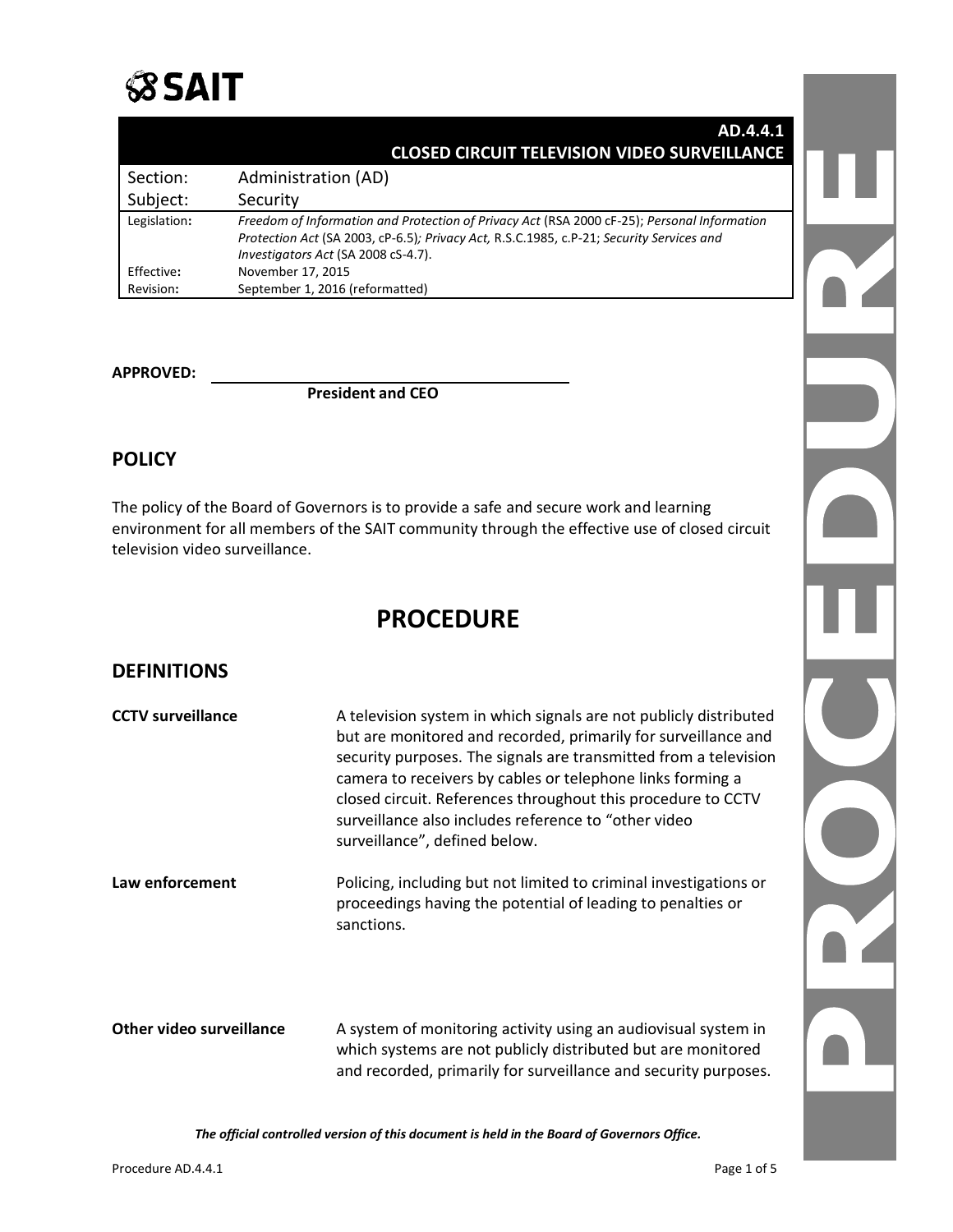

**SAIT community** SAIT's governors, employees, students, contractors, consultants, agents, volunteers and visitors.

## **GOVERNING PRINCIPLES**

- 1. This procedure regulates the installation, use and destruction of CCTV surveillance at SAIT. The purpose of such surveillance is to assist in the protection of the SAIT community and its assets, deter crime and anti-social behavior, safeguard academic integrity, support an immediate response to active incidents and assist with any student misconduct proceedings and/or criminal investigations.
- 2. All public areas of the SAIT campus, as well as on or in SAIT-owned or operated property, are subject to CCTV surveillance. CCTV surveillance will not be placed in or on areas in which individuals have a reasonable expectation of privacy, including but not limited to locker rooms and washrooms.
- 3. The collection, use and distribution of CCTV surveillance and any other video surveillance must adhere to all applicable municipal, provincial and federal legislation, and be consistent with SAIT's other policies and procedures.
- 4. The responsibility for the use, installation and maintenance of CCTV equipment and technology rests with the Facilities Management department. The surveillance of the records that the CCTV surveillance system produces shall be managed by Security and Emergency Services, and carried out by the Security department.
- 5. Information obtained through CCTV surveillance will be used only for the purposes described in Governing Principle 1 of this procedure.
- 6. This procedure does not apply to surveillance used for law enforcement as an investigative tool where such activity is authorized by the police or RCMP or similar authorities, by legislation, or by court order.

### **PROCEDURE**

#### **A. CCTV Surveillance Equipment Set-Up and Maintenance**

- 1. The manager of Security and Emergency Services or designate must approve the installation and use of all video surveillance equipment, as well as the disabling or disconnection of CCTV surveillance.
- 2. The Information Systems department and Security will coordinate all testing of and repairs to the CCTV surveillance system. Security will test the operation of all cameras

*The official controlled version of this document is held in the Board of Governors Office.*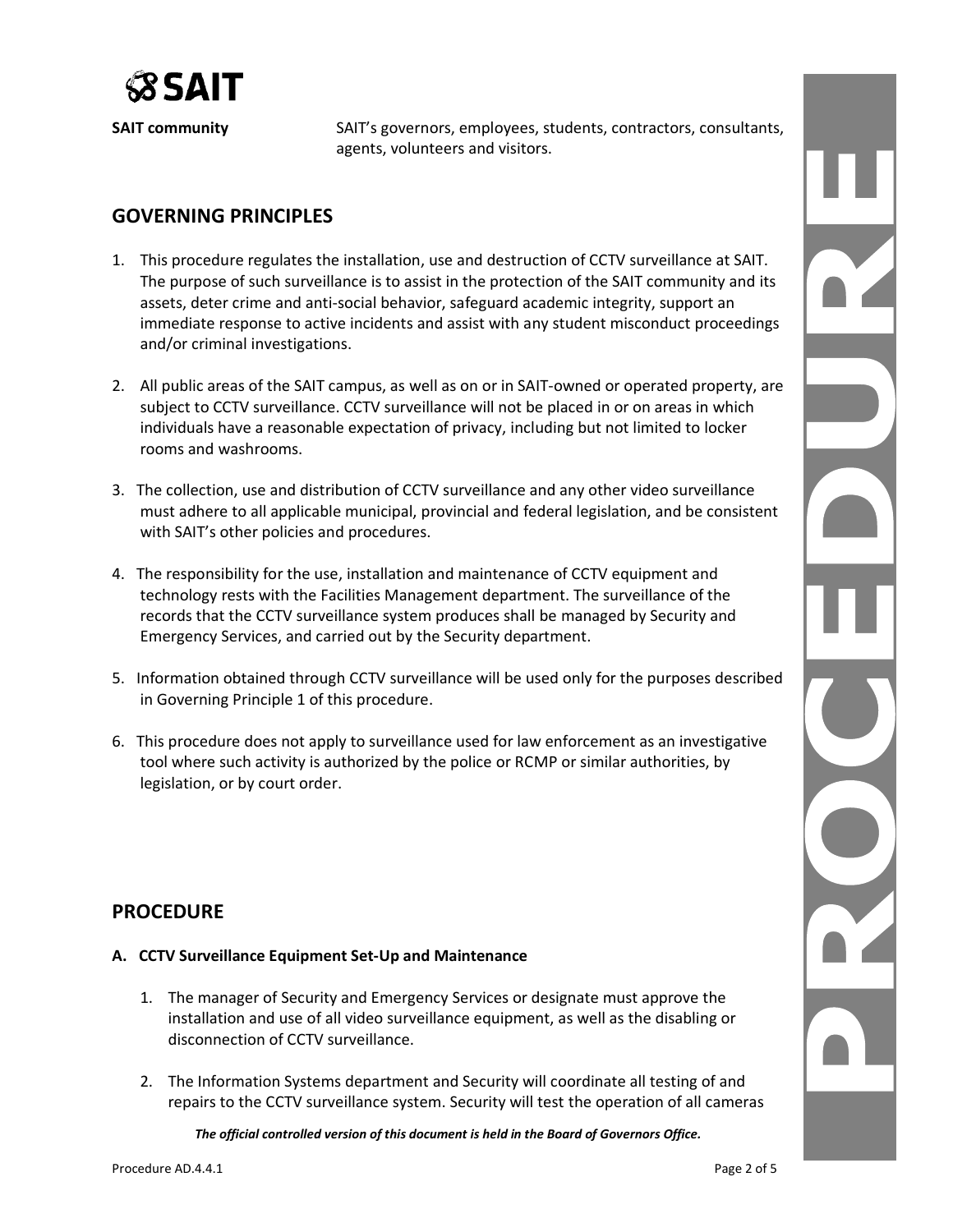

and related equipment monthly or as it deems reasonable and will immediately report any malfunctions or concerns to Information Systems.

#### **B. Use and Monitoring of Records Obtained through CCTV Surveillance**

- 1. The manager of Security and Emergency Services is responsible for the supervision of the use of CCTV surveillance equipment and records.
- 2. Information obtained through the CCTV surveillance system will only be released or disclosed upon the authorization of the manager of Security and Emergency Services or designate, and in accordance with the provincial protection of privacy legislation.
- 3. All records created by CCTV surveillance equipment will be utilized and stored in a restricted-access area. Access to this space is restricted to authorized members of Security and Information Systems personnel. CCTV surveillance equipment, or any records therefrom, may only be removed from the restricted-access area upon the written authorization of the manager of Security and Emergency Services or designate.
- 4. Monitoring of CCTV surveillance shall only be conducted by authorized members of Security. The manager of Security and Emergency Services or designate must ensure that those members of Security authorized to monitor the CCTV surveillance are aware of the privacy considerations and obligations owing to individuals pursuant to provincial legislation.
- 5. All staff authorized to utilize the CCTV surveillance system will be trained and continuously supervised in the responsible use of this technology in accordance with this procedure as well with applicable legislation.
- 6. Violations of standard operating practices or the misuse of any equipment associated with the CCTV surveillance system will result in disciplinary action up to and including dismissal or removal from the SAIT campus premises, as per the provisions of procedure [HR.4.4.1 Corrective Action](https://www.sait.ca/assets/documents/about-sait/policies-and-procedures/human-resources/hr-4-4-1-corrective-action-procedures.pdf) Procedures and any applicable agreements and contracts.

#### **C. Retention Period**

- 1. If a CCTV surveillance record is not viewed for law enforcement purposes or for the purposes set out in Governing Principle 1 of this procedure, the record shall be retained for a period of 21 calendar days and then deleted or otherwise disposed of by Security.
- 2. If a CCTV surveillance record has been reviewed for law enforcement purposes or for the purposes set out in Governing Principle 1 of this procedure, the record shall be retained for the longer of:
	- a) One year from the date of viewing; or
	- *The official controlled version of this document is held in the Board of Governors Office.* b) One year from the date of final resolution of the incident.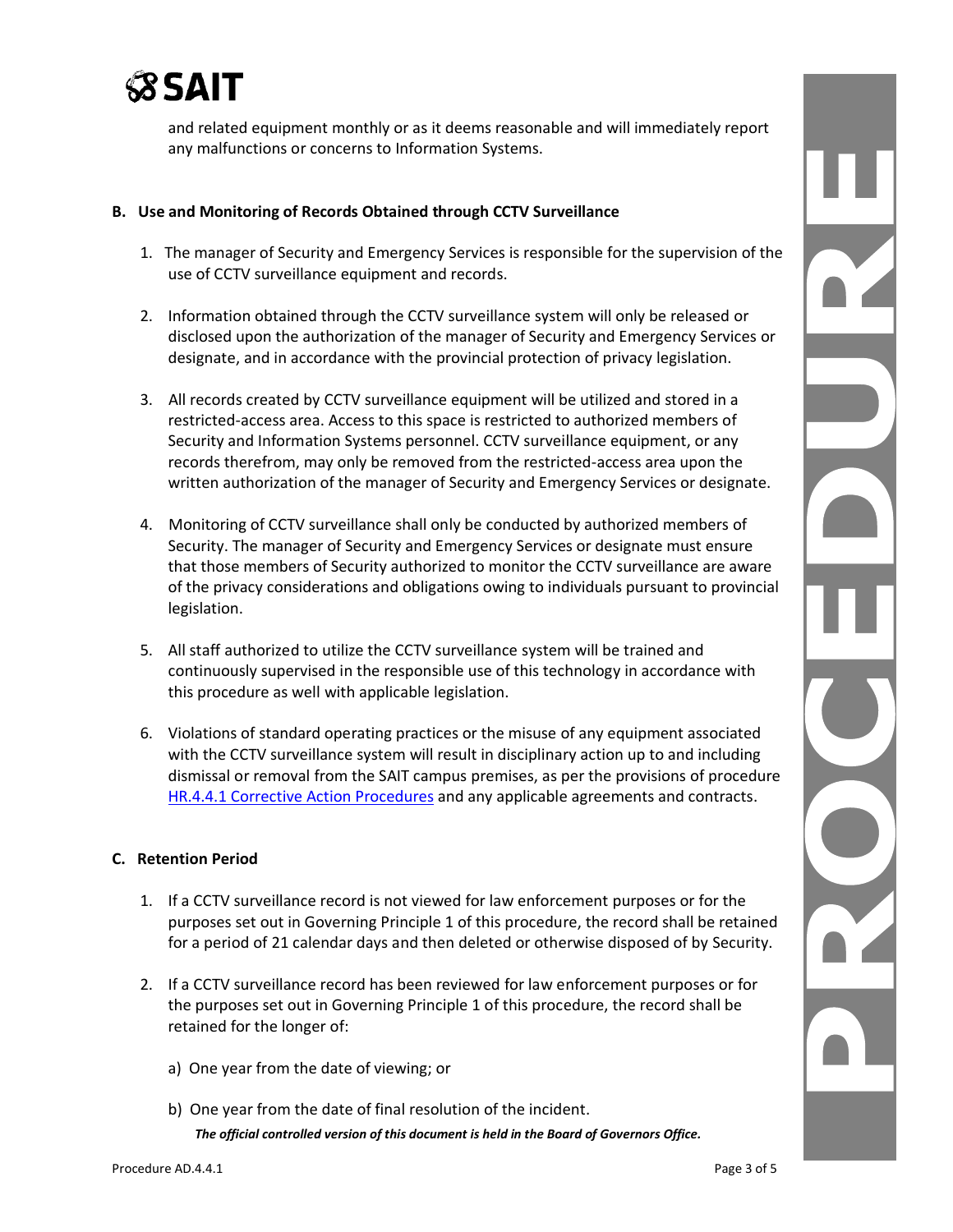

Should this section conflict with any SAIT records retention policy or procedure or with any applicable legislation, the records retention policy or procedure or applicable legislation, as the case may be, shall prevail.

#### **D. Protection of Privacy**

- 1. Surveillance cameras and equipment must not be positioned towards property or windows adjacent to SAIT-owned or operated property.
- 2. CCTV surveillance equipment may be installed in private offices where there is a pending security concern and the manager of Security and Emergency Services has received written notice of consent from the office's occupant, or due to reasons of law enforcement.
- 3. CCTV surveillance monitors must be located in a secure, restricted-access location, away from public view.

#### **E. Notice**

- 1. Signage will be prominently displayed throughout campus at appropriate locations, including all general entrances, to provide individuals with notice that:
	- a) There may be video surveillance cameras in all public areas of campus, as well as on or in SAIT-owned or operated property, that may be used to record and monitor activity.
	- b) Personal information collected through the video surveillance system may be disclosed for disciplinary, legal or public safety and security purposes or in accordance with any court order or subject to SAIT's policies or procedures or applicable legislation.
	- c) Individuals may contact Security should they require additional information or have concerns regarding CCTV surveillance.
- 2. CCTV surveillance shall not be used to monitor any specific person unless the individual is engaged in suspicious or criminal behavior that may threaten the safety and security of the SAIT community or its buildings or assets.

#### **F. Access to Records**

*The official controlled version of this document is held in the Board of Governors Office.*